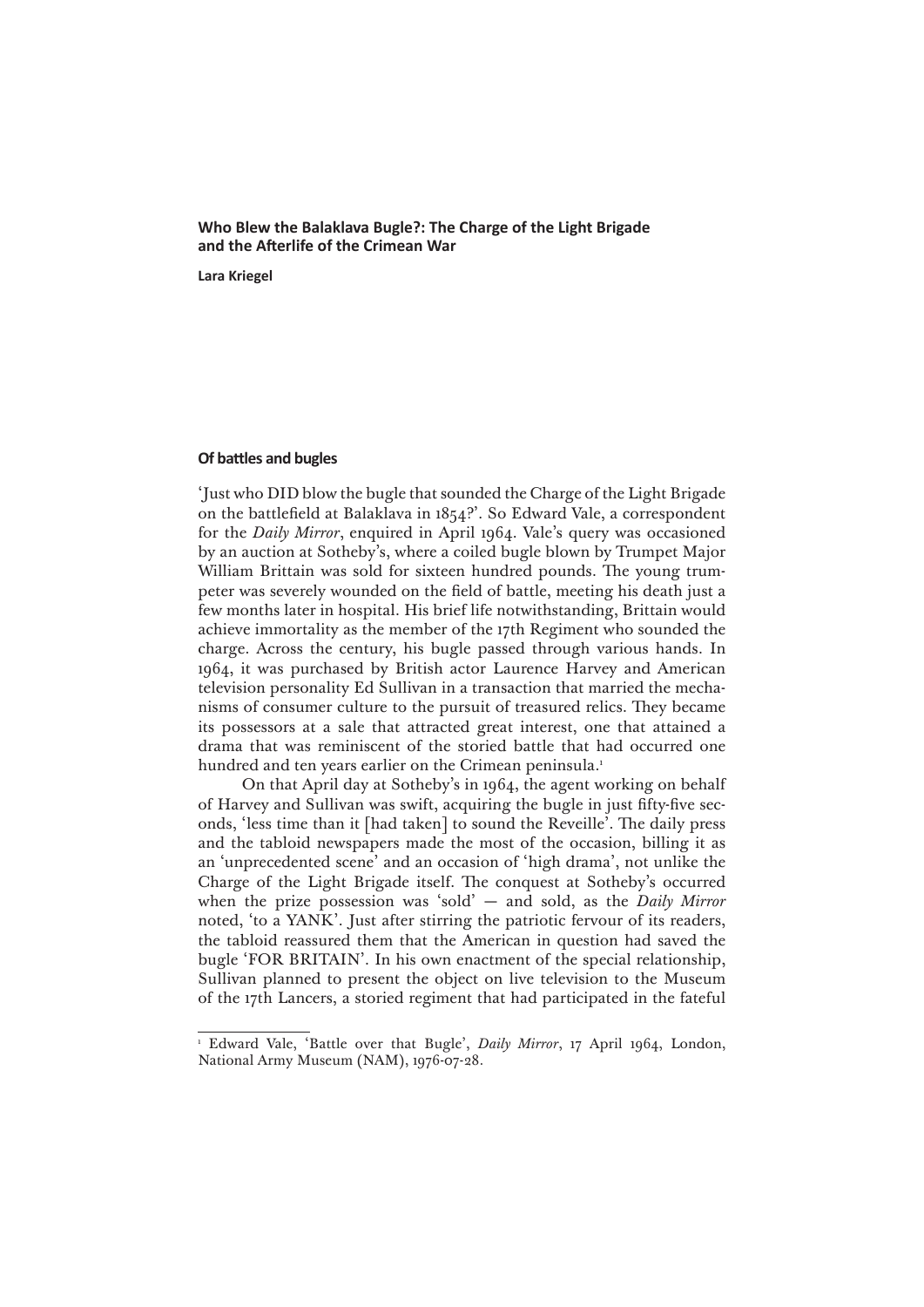Charge of the Light Brigade. The occasion appeared to profit a great many, and not just the papers that capitalized upon the event. It enriched the man who sold the bugle, which had come into his possession as a family inheritance bought for two pounds back in 1901. It brought moral and patriotic capital to Harvey and Sullivan, and to the entertainment industry as a whole. When it learned of the plans for the object, even the often sceptical *Guardian* reflected, 'there is nothing, but nothing, to compare with the pure unselfish generosity of the men of show business.' As promised, Harvey and Sullivan ultimately saw that the bugle was deposited 'where it belonged'.2 Thanks to their largesse, the bugle holds pride of place at the Royal Lancers Museum in Nottingham even at the present time (*Fig. 1*).



*Fig. 1*: Bugle carried by Trumpeter William Brittain, Museum of the Queen's Royal Lancers © Rachel Bates.

There were many who profited from the auction at Sotheby's. While it provided a nostalgic diversion for the press, the sale of the bugle offered financial gain for the seller, social credit to the buyers, and cultural capital to the museum. Approbation for the transaction was not, however, universal. Particularly distraught was 63-year-old Bertha Kearns of Middlesex, who

<sup>2</sup> Dixon Scott, 'Ed Sullivan Buys that Bugle — for Britain', *Daily Mirror*, 21 April 1964; 'Light Brigade's Bugle Saved, Chiefly for the Regiment', *Guardian*, 21 April 1964, NAM, 1976-07-28.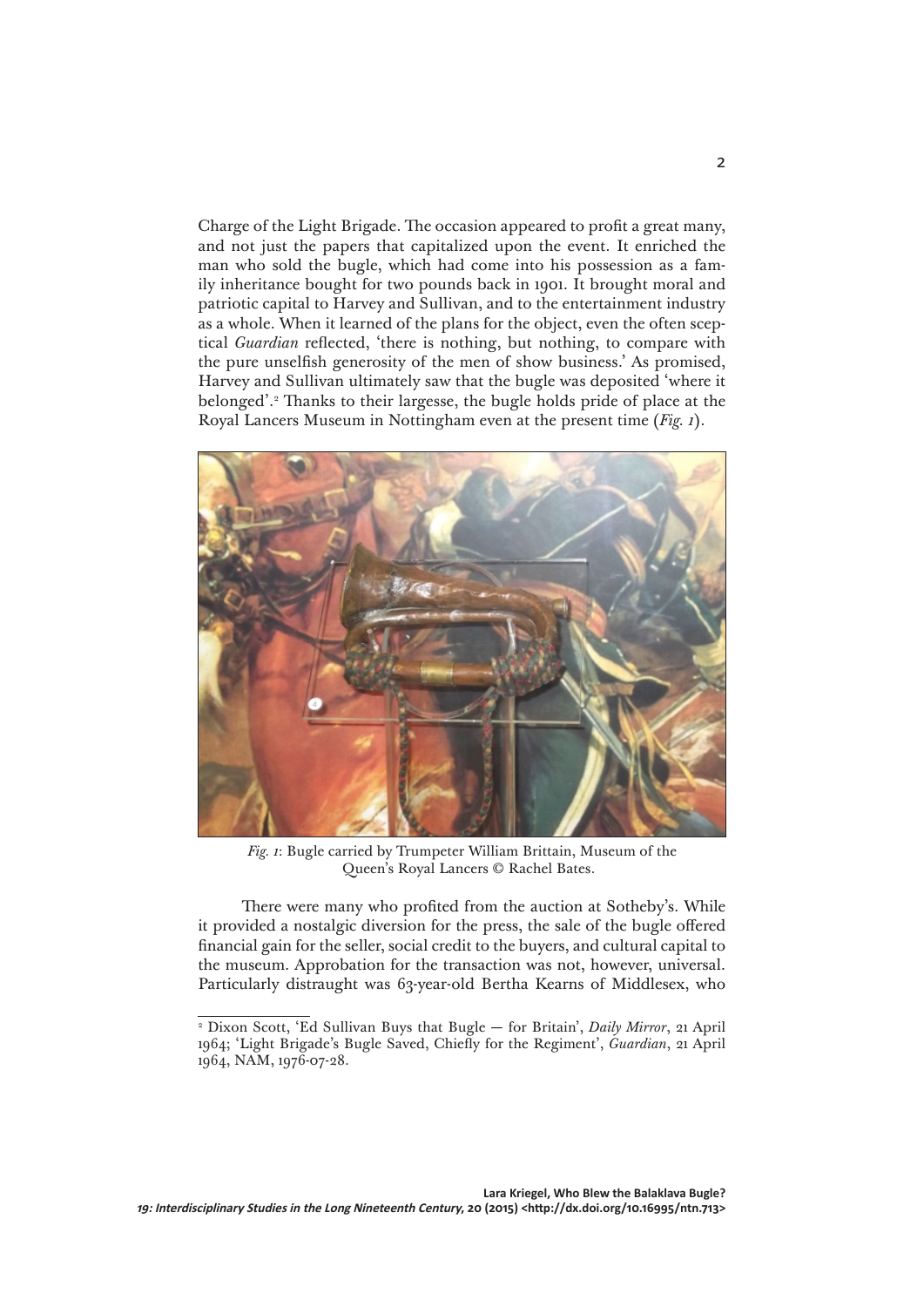claimed that the auctioneers had the bugle's provenance all wrong. It was not Brittain who had blown the bugle, but rather her grandfather, Trumpet Major Henry Joy, Kearns alleged. Certainly, according to Kearns, there was enough evidence to prove the fact. A newly refurbished headstone in Chiswick churchyard confirmed that Joy had 'sounded the memorable Charge of the Light Brigade at Balaklava'. Another relative, W. R. Turner, held, too, that it was Henry Joy, his great-great-great-grandfather, who blew the charge (Vale, NAM, 1976-07-28). These claims reopened a dispute that had raged with particular fervour at the turn of the twentieth century, when Joy's family put up his bugle for sale, just after his death. In 1898, it had become the possession of a new owner, F. G. Middlebrook. It would, at the beginning of the twentieth century, come into the hands of the American-born W. W. Astor, who donated the bugle to the Royal United Services Institution in a 'thoughtful and generous act' that put 'the seal upon his [British] citizenship'.3 One long-standing and enduring result of this action is the fact that Joy's bugle is displayed today in Britain's National Army Museum. Located in Chelsea, London, this  $-$  and not the Nottingham collection  $-$  is the flagship museum of the British armed forces.

While Joy's bugle has retained its august environs, the claims of his descendants have been dashed. On the occasion of the 1964 auction, Sotheby's looked to experts to solidify its case in the face of cavils from Bertha Kearns, W. R. Turner, and other sceptics. The verdict favoured William Brittain, casting him as the man who had sounded the charge and conferring legendary status upon him once and for all. It confirmed as well that Joy was no mere pretender. He was, in fact, a bugler of note. It turned out that Joy had sounded the Charge of the Heavy Brigade, which had preceded the Light Brigade's actions at Balaklava. The Charge of the Heavy Brigade may have been more successful than the Charge of the Light Brigade. Yet the event, which has all but faded from popular memory, lacked the tragedy and fame of the following action. Its protagonists would never enjoy the celebrity and veneration of their counterparts, who were, at once, both less and more fortunate. Undoubtedly, the verdict must have been a disappointment to Joy's partisans.

If the question posed by the *Daily Mirror* was answered to satisfaction in 1964, why revisit it now? My aim, in so doing, is not to reopen the matter itself. The case, it seems, is closed. That said, the question of 'who blew the Balaklava bugle' was no trifling matter. It is an issue that has carried great freight in public institutions and in family lore alike. As such, it allows us to appreciate the politics of presence on the field of battle and the dynamics of afterlife in the case of war. More generally, it enables us to understand the allure of the war relic in a commercial and secular age.

<sup>3</sup> Undated press cutting, NAM, 1964-10-3.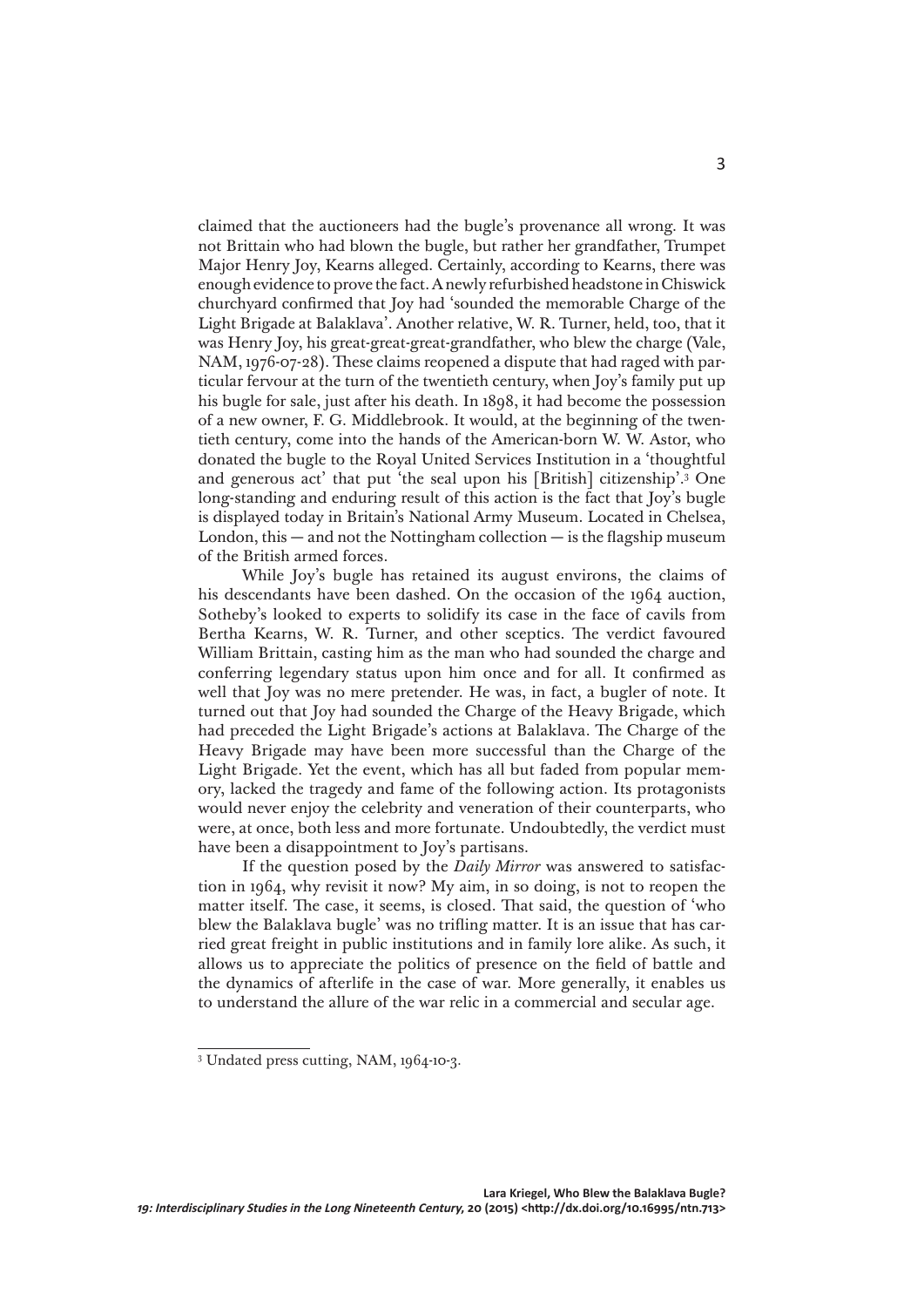As the best-known military action of the Crimean War, the Charge of the Light Brigade provides an ideal occasion for entering into these matters.4 In its day and long afterwards, the charge epitomized the dynamics of the Crimean War, which was known for the 'duty' of the 'British soldier' and the 'hideous blunder' of the Army's leadership.5 The charge endures as the most emblematic moment in the war. That said, it was a decidedly atypical occasion in the Crimea for the way that it was uncommonly action-packed. In a war where many soldiers died of disease, where others waited in vain to fight, and where still others lamented the fact that they arrived in the Crimea too late to serve, the charge condensed the Janus-faced nature of the struggle into fifteen minutes of tragic drama. For its suggestiveness and singularity, the event has been celebrated across the ages in poetry, prose, and pageantry that seared the event into the national consciousness and impressed it upon the Anglo-American imaginary. In this context, the relics of the charge, both the survivors themselves and the souvenirs of battle, attained great significance and value. The survivors of the charge were, themselves, aware of their status as 'relics of a famous band'.6 As such, they sought to capitalize on their status, hoping to gain access to funds and fame in the war's aftermath.

The most notable relic of the charge, however, was the legendary bugle, whose mythologized notes condensed in their sound the virtue of soldierly duty and the glory of British loyalty, even in the face of certain death. If the preoccupations with the bugle attune us to the ongoing resonance of the Crimean War, they point more generally to the importance of relics in mediating wartime experience. This is a matter that has not been lost on scholars of the Napoleonic wars who have considered the ways in which souvenirs and trophies from the battlefields just across the English Channel sated the Romantic longings for connection to past glory in an increasingly commercialized society.7 As their pursuit suggests, in the nineteenth century, battle relics assumed a status not unlike holy objects in what we take to be an increasingly secular world. If this was the case for the many fragments gathered from the field at Waterloo, it was certainly so when it came to the putatively singular bugle from the Crimea. The competing claims for the bugle thus attest to the capaciousness and endurance of the sacred and the singular in an apparently secular and an avowedly commercial age.

<sup>4</sup> See, notably, Daniel Hack, 'Wild Charges: The Afro-Haitian "Charge of the Light Brigade"', *Victorian Studies*, 54 (2012), 199–225.

<sup>5</sup> Editorial, *The Times*, 13 November 1854, p. 6.

<sup>6</sup> Lydia Melland, 'Anniversary Poem', NAM, 1998-06-07.

<sup>7</sup> Stuart Semmel, 'Reading the Tangible Past: British Tourism, Collecting, and Memory after Waterloo', *Representations*, 69 (2000), 9–37; Clara Tuite, '*Sanditon*: Austen's Pre-Post Waterloo', *Textual Practice*, 26 (2012), 609–29.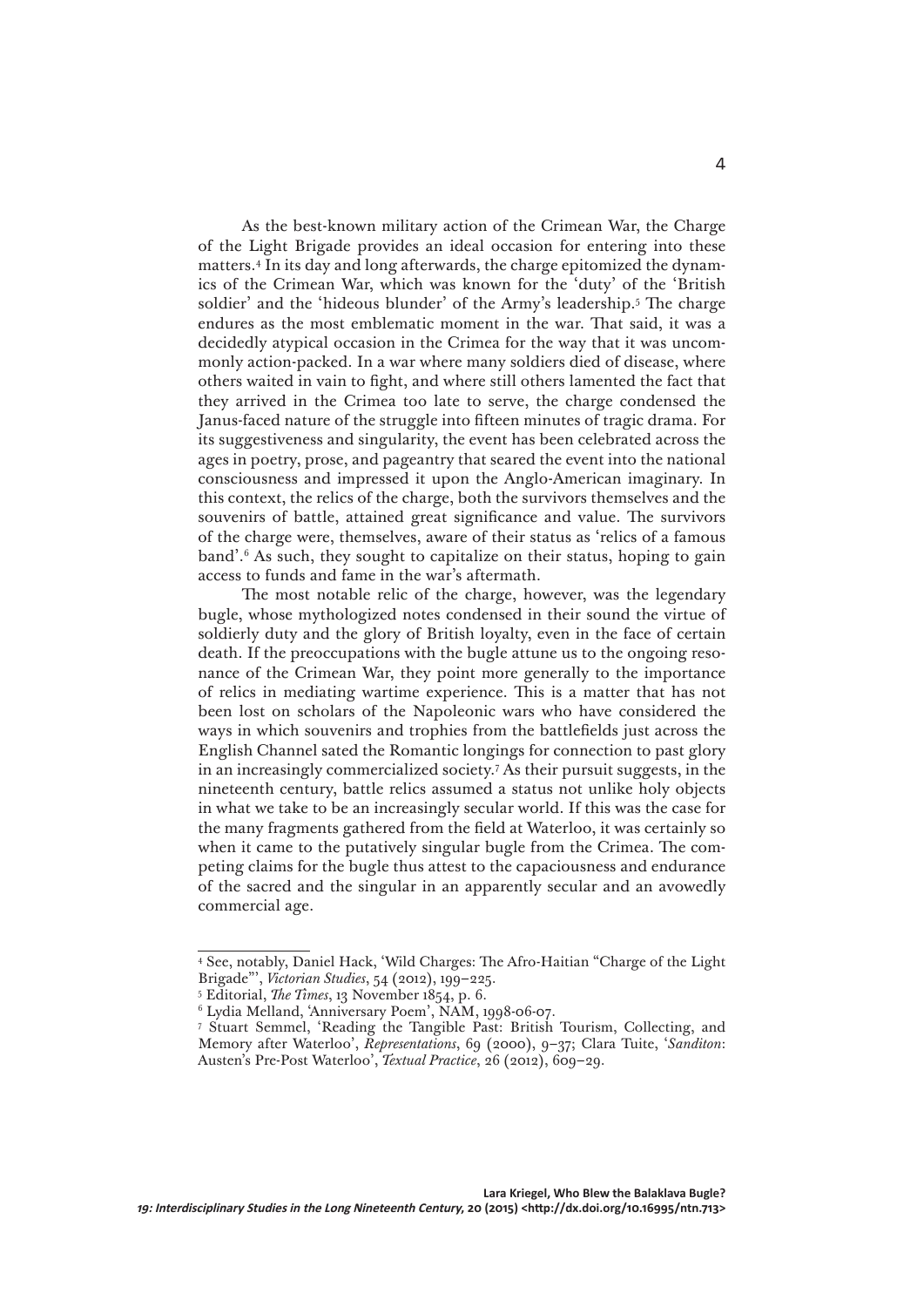#### **The battle and itsreverberations**

To appreciate these matters, it is helpful to begin on 25 October 1854, the day that the Light Brigade made its famous charge. The charge was a crucial element in the second of a trio of three largely victorious, if overwhelmingly bloody battles waged by the British Army in the East in the autumn of 1854 — Alma, Balaklava, and Inkerman. Together, they would become symbols of the bravery of the rank-and-file soldier, on the one hand, and the limitations of the officer class, on the other. On no occasion were these antinomies starker than on the day of the Battle of Balaklava. In the morning hours of 25 October, the actions that would comprise the battle commenced when Russian artillery overtook the Turkish redoubts that protected the town of Balaklava. Two British actions — the movement of the Thin Red Line, composed primarily of the celebrated 93rd Regiment of Highlanders led by Sir Colin Campbell; and the Charge of the Heavy Brigade, a formation of cavalry regiments commanded by General Scarlett — managed to stave off Russian attack. The good fortune of the allies would end, however, with the Charge of the Light Brigade. This was an event that was wrought out of the imprecise orders given by the legendary Army General Lord Raglan and delivered via the tragic aide-de-camp, Captain Nolan. The unfortunate Lord Lucan, Commander of the Cavalry, received the orders. It was up to him to interpret what was meant by Raglan's confusing order to 'Attack the Guns' and by Nolan's baffling gesture of waving his arm. The botched order that Lucan received has informed military legend, historical debate, and counterfactual imaginings. The matter is particularly compelling for its admixture of understanding and misapprehension, of honesty and imposture, and of bravery and cowardice. Its uncertainty is exacerbated, moreover, by the fact that the 'hot-headed Irishman', Captain Nolan, presumed to be the only soul to know the truth of the matter, was, as the *Cork Constitution* reported, 'tragically and poetically the first to be taken in the action'.8

The action that took the life of Nolan and more than two hundred of his compatriots, and, with them, more than three hundred horses, unfolded as follows. After receiving Nolan's order, Lucan sent the Light Brigade, composed of five cavalry regiments, into the Tchernaya Flats, the land between the Fedyukhin Heights and the Causeway Heights that was later christened 'the valley of Death' by Tennyson.9 We can assume that the bugle call of Trumpeter Brittain initiated the charge. Survivors overwhelmingly attested that he sounded the commands to 'Walk', 'Trot', and 'Gallop'. Most likely,

<sup>&</sup>lt;sup>8</sup> 'Charge of the Light Brigade: New Light on Heroic Blunder', *Cork Constitution*, 6 March 1912, NAM, 1990-06-400.

<sup>&</sup>lt;sup>9</sup> 'The Charge of the Light Brigade', in *Tennyson: A Selected Edition*, ed. by Christopher Ricks, rev. edn (Harlow: Pearson Longman, 2007), pp. 508–11 (p. 509).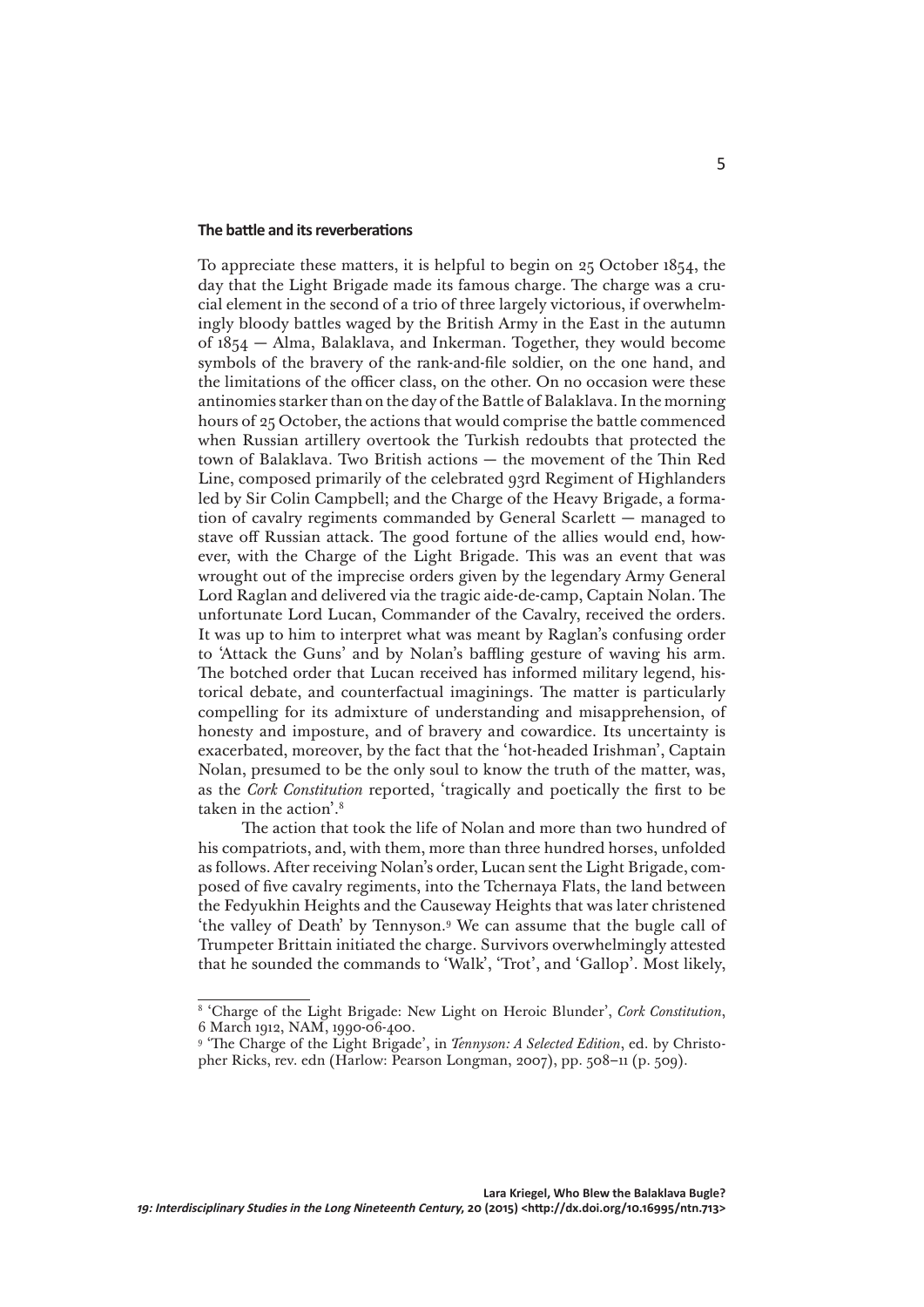Brittain also gave the order to 'Charge'. At that moment, over six hundred cavalry galloped into the direct fire of the Russian troops. The fifteen minutes that followed witnessed the slaying and wounding of hundreds, not least among them, Brittain himself, who was taken to Balaklava Hospital, and subsequently to Scutari, where he would die from his wounds, leaving behind his bugle, a 'tragic souvenir of one of the most gallant deeds to be carried out by the soldiers of the Queen', to borrow the words of one hagiographer.10 It was a remarkable 'portable memento' and a notably singular souvenir (Semmel, p. 9).

Many forms of remembrances, or souvenirs, conceived broadly, emerged out of the debacle. These included a significant archive of written records produced in the aftermath. Such works would play a pivotal role in conferring the august status that the action would enjoy in the public mind for decades to come. On 13 November 1854, the events of the fateful day in the Crimea seared themselves into the public consciousness in Britain thanks, in no small part, to the words of William Howard Russell, the war correspondent for *The Times*, who has been touted as the first battlefront reporter.11 Russell's famous report appeared in *The Times* just a few weeks after the calamity. Combining the languages of Romantic longing and modern disaster, *The Times* described the charge as a 'melancholy loss', an 'annihilation', and even a 'grand military holocaust'. It was a 'causeless and fruitless' undertaking, the result of a piteous 'mistake'. While he cast the army's leadership as blundering incompetents, Russell upheld its rank-and-file as heroes, duty-bound unto death.<sup>12</sup> Tennyson would transport Russell's veneration of the Light Brigade into his legendary poem about the charge. Published just one month later, in December 1854, his poem would confer everlasting honour on the men of the participating regiments, ensuring that their 'fame' would 'never die'. Following Russell's lead, Tennyson's poem upheld the valour of the 'noble six hundred', going so far as to sanctify the Light Brigade's action by drawing upon Psalm 23's image of the 'valley of Death'. In his last stanza, Tennyson lent to the survivors an aura of immortality. He enquired of the cavalry, 'when can their glory fade?'. He directed his readers to 'honour the Light Brigade'. As Stefanie Markovits has noted, Tennyson may have differed from Russell in his efforts to provide a salve for the nation, even while offering his own critique in verse. But he shared with Russell the desire to venerate the participants in the charge and, thereby, to confer fame on the survivors and

<sup>&</sup>lt;sup>10</sup> Roy Dutton, *Forgotten Heroes: The Charge of the Light Brigade* (Oxton: InfoDial, 2007), p. 283.

<sup>&</sup>lt;sup>11</sup> Rupert Furneaux, *The First War Correspondent: William Howard Russell* (London: Cassell, 1944).

<sup>&</sup>lt;sup>12</sup> Editorial, *The Times*, 13 November 1854, p. 6; see also, NAM, 1972-03-36.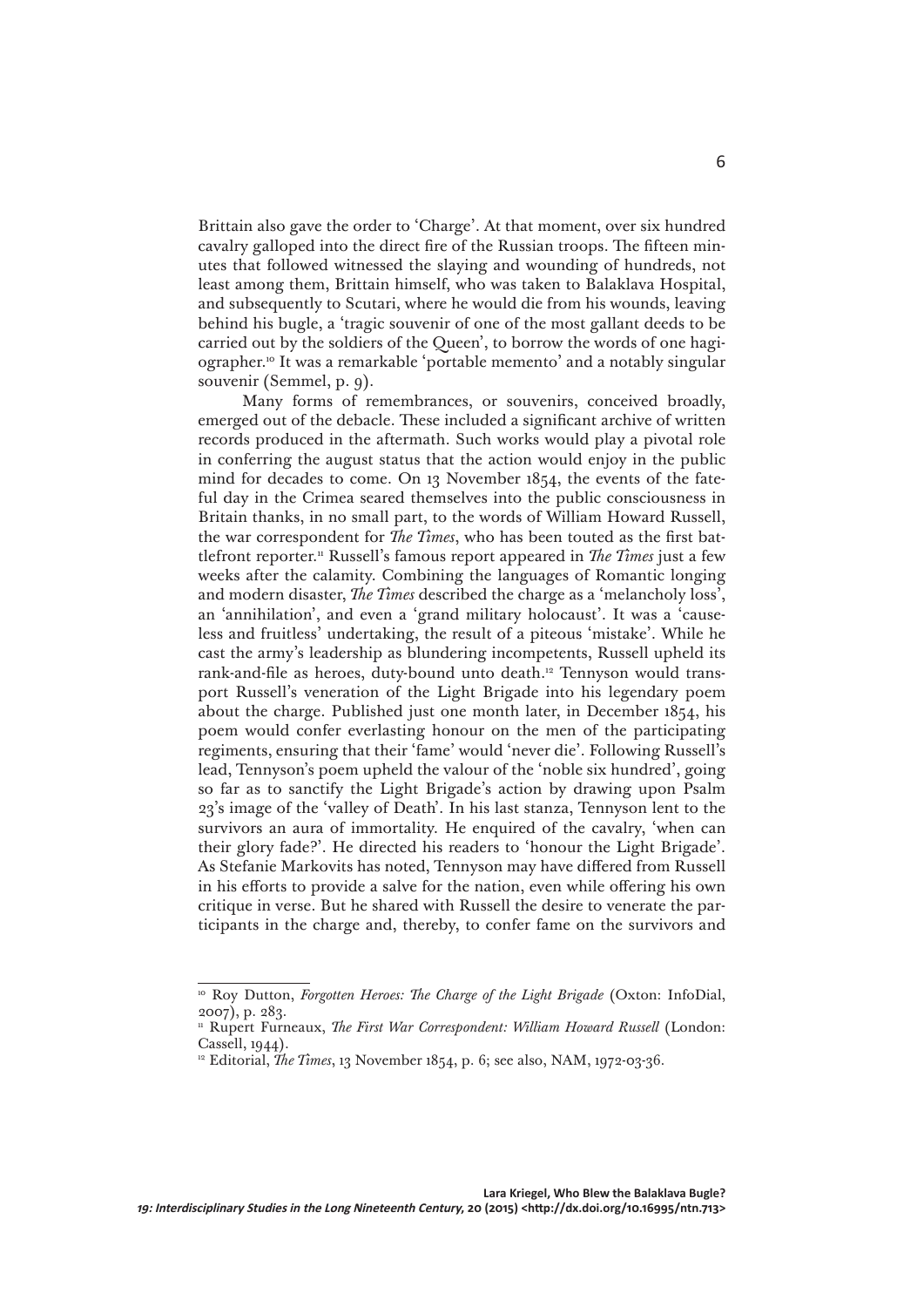immortality on the deceased.13 To use the formulation of Trudi Tate, he offered up a worthy, and enduring, 'monument' to the occasion.14

Our understandings of the actions on 25 October 1854 do not come solely from the outside, however. Survivors of the charge would, themselves, shape the image of a blessed, heroic, and exclusive band, both in the battle's immediate aftermath and in the longer term. In the weeks and months after the battle, cavalry soldiers would participate in the making of the image of the Balaklava veteran. Among the hallmarks of the Crimean War's modernity was the number of letters from the front that circulated back to Britain, finding their ways into private homes and public papers alike. In these missives, which assured loved ones that the letter writers were out of harm's way, the survivors offered up two complementary, if not competing, explanations for their good fortune at having made it through the 'perfect hail of shell, grape & round shot'.15 Cavalrymen acknowledged first and foremost the grace of God, who, in His 'unbounded mercy' had allowed them 'to survive and escape' the 'most dreadful fire'. To come out of it all with life and limb intact was nothing short of a 'mirricle' [*sic*].16 Second, survivors noted the prowess of 'British swords and pluck', even in the face of indomitable odds. To manoeuvre through it all was not unlike 'walking through drops of rain' or placing one's head 'into a hive of bees'.<sup>17</sup>

The experience lingered for decades to come in the minds of those who had fought. Twenty years on, one survivor recalled the charge 'as if it had occurred but yesterday' (Dunn, NAM, 1997-05-07). Just as the charge's formative role in the making of individual consciousness endured, so too did its critical function as a rallying point for regimental solidarity and national pride alike continue, if in altered registers. In the later nineteenth century, Balaklava played an important role in the making of an associational masculinity and a popular, middlebrow nationalism. In the 1870s, veterans convened at celebratory banquets and joined in commemorative societies. A twenty-first anniversary banquet, held in 1875 at the newly opened Alexandra Palace in the north London suburbs, treated survivors

<sup>&</sup>lt;sup>13</sup> Stefanie Markovits, *The Crimean War in the British Imagination* (Cambridge: Cambridge University Press, 2009); and 'Rushing into Print: "Participatory Journalism" and the Crimean War', *Victorian Studies*, 50 (2008), 559–86.

<sup>14</sup> Trudi Tate, 'On Not Knowing Why: Memorializing the Light Brigade', in *Literature*, *Science*, *Psychoanalysis 1830–1970: Essays in Honour of Gillian Beer*, ed. by Helen Small and Trudi Tate (Oxford: Oxford University Press, 2003), pp. 160-80 (p. 175). 15 Untitled, NAM 1987-07-148; Frank Dunn, 'The Charge of the Light Brigade: The Way We Were', *Australian Sunday Times*, 2 February 1997, NAM, 1997-05-07.

<sup>&</sup>lt;sup>16</sup> Sir William Gordon, 17th Lancers, letter to his mother, 30 October 1854, NAM, 1983-10-132; Lt Headwirth Hylton Joliffe, 4th Light Dragoons, letter, 28 October 1854, NAM, 1979-07-148; 'Robert', a soldier in the 2nd Dragoons, letter, 13 November 1854, NAM, 1972-10-68.

<sup>&</sup>lt;sup>17</sup> Dunn, NAM 1997-05-07; Troop Sgt Thomas Williamson, 11th Hussars, papers, NAM, 1992-05-25.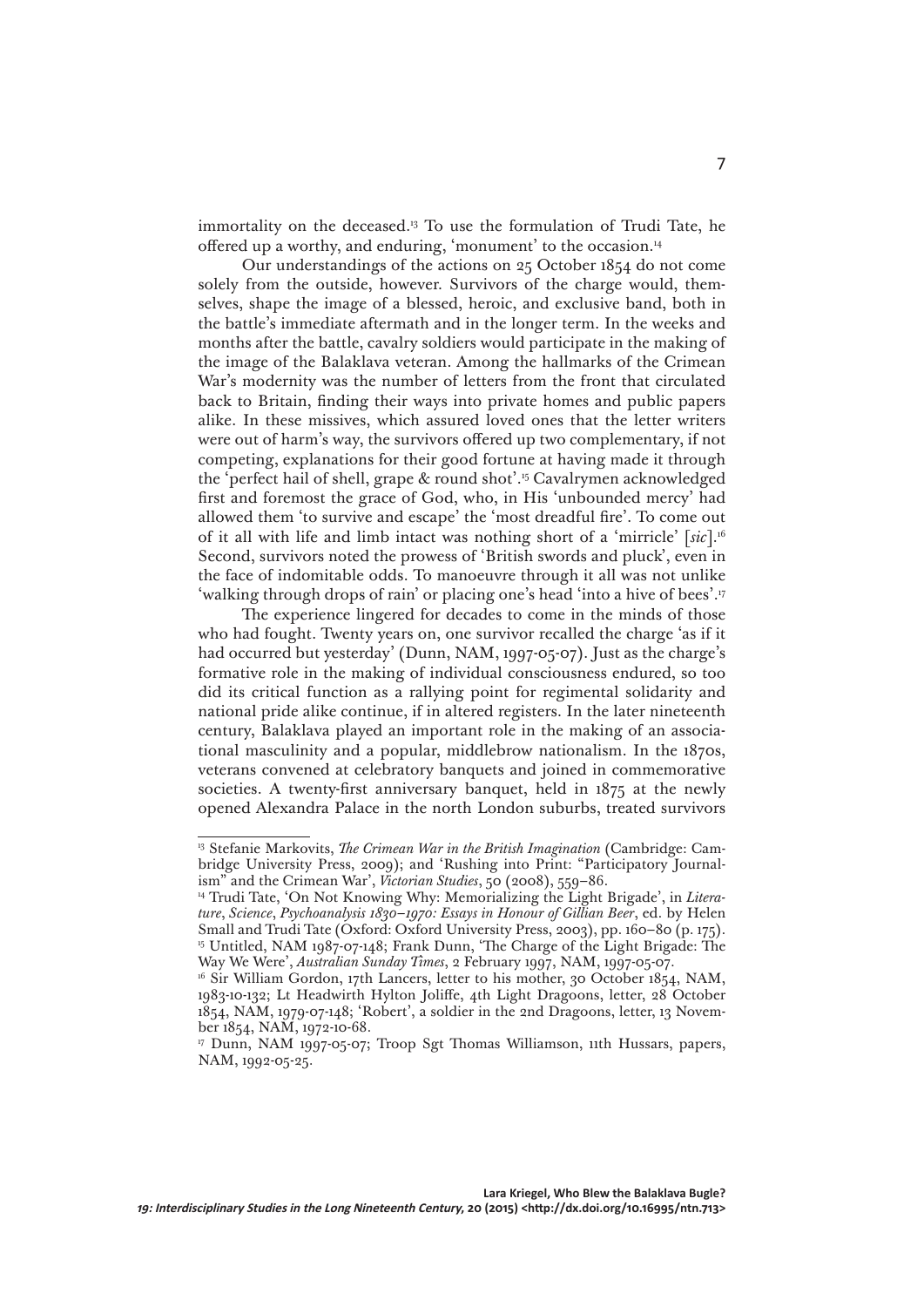and guests to a lavish dinner, theatrical performances, and relic displays. In response, the trenchant *Saturday Review* predicted, cynically, albeit incorrectly, that 'there [would] be Alma Banquets, and Inkermann Banquets, and possibly Abyssinian and Ashantee Banquets, till every day of the year is filled up'. $18$ 

Hyperbole notwithstanding, it seemed that the participants in the Battle of Balaklava, and especially the survivors of the charge, enjoyed a particular monopoly on the notion of the military hero. To protect this status, the survivors formed the Balaklava Commemoration Society, whose by-laws made provision for yearly dinners attended by those who could prove they were 'present on the field of action'.19 Vigorously upheld, such a standard led to the exclusion of many from the banquet table, not least among them Trumpet Major Henry Joy. While the survivors of the charge often gathered collectively, they did not hesitate, as individuals, to announce their special status as the most fortunate among a band of unfortunate brothers. Routinely, they signed letters to the press or engraved calling cards with the designation 'One of the Six Hundred'. To this effect, one such veteran, N. W. Eastoe of Leytonstone, brandished a card that held out the offer to recite Tennyson's 'Charge of the Light Brigade' in 'full uniform' at various entertainments for only a 'moderate' fee.20

Whether it was manifest on an individual or collective level, this sense that the survivors of the charge were themselves the 'relics' of a 'famous band' only intensified at the century's end.<sup>21</sup> Renewed attention was kindled, in part, by the 1890 recording of the charge itself on an Edison wax cylinder by a Trumpeter Landfrey, who had fought as a member of the 17th Lancers at the Battle of Balaklava. Interest was heightened too by the publication of Rudyard Kipling's poem 'The Last of the Light Brigade', which appeared in *St. James' Magazine* in the same year and recalled Tennyson's verses in its title. As Trudi Tate has noted, Tennyson's poem would reverberate among generations to come. While many were haunted by its content and verses, others found a shared cultural resource in its words and metre. Such was the case for Kipling, who recalled Tennyson's efforts as he offered up a typically wry set of rhymes with metre befitting a children's ballad. As he drew his readers in with his putatively comforting verse, Kipling revealed to them a startling fact: several survivors of the charge were living into their dotage in penury and facing their deaths in the workhouse. Effectively and promptly, Kipling's verse galvanized the development of the philanthropic Light Brigade Relief Fund. With a striking rapidity reminiscent of the charge itself, the fund collected a sizeable subscription of

<sup>&</sup>lt;sup>18</sup> 'The Balaklava Banquet', *Saturday Review*, 30 October 1875, pp. 545-46 (p. 546).

<sup>&</sup>lt;sup>19</sup> 'Rules of the Balaklava Commemoration Society', NAM, 1998-06-07.

<sup>&</sup>lt;sup>20</sup> N. W. Eastoe, Late 11th Hussars, calling card, NAM, 1972-03-36.

<sup>&</sup>lt;sup>21</sup> Lydia Melland, '22nd Anniversary Poem', NAM, 1998-06-07.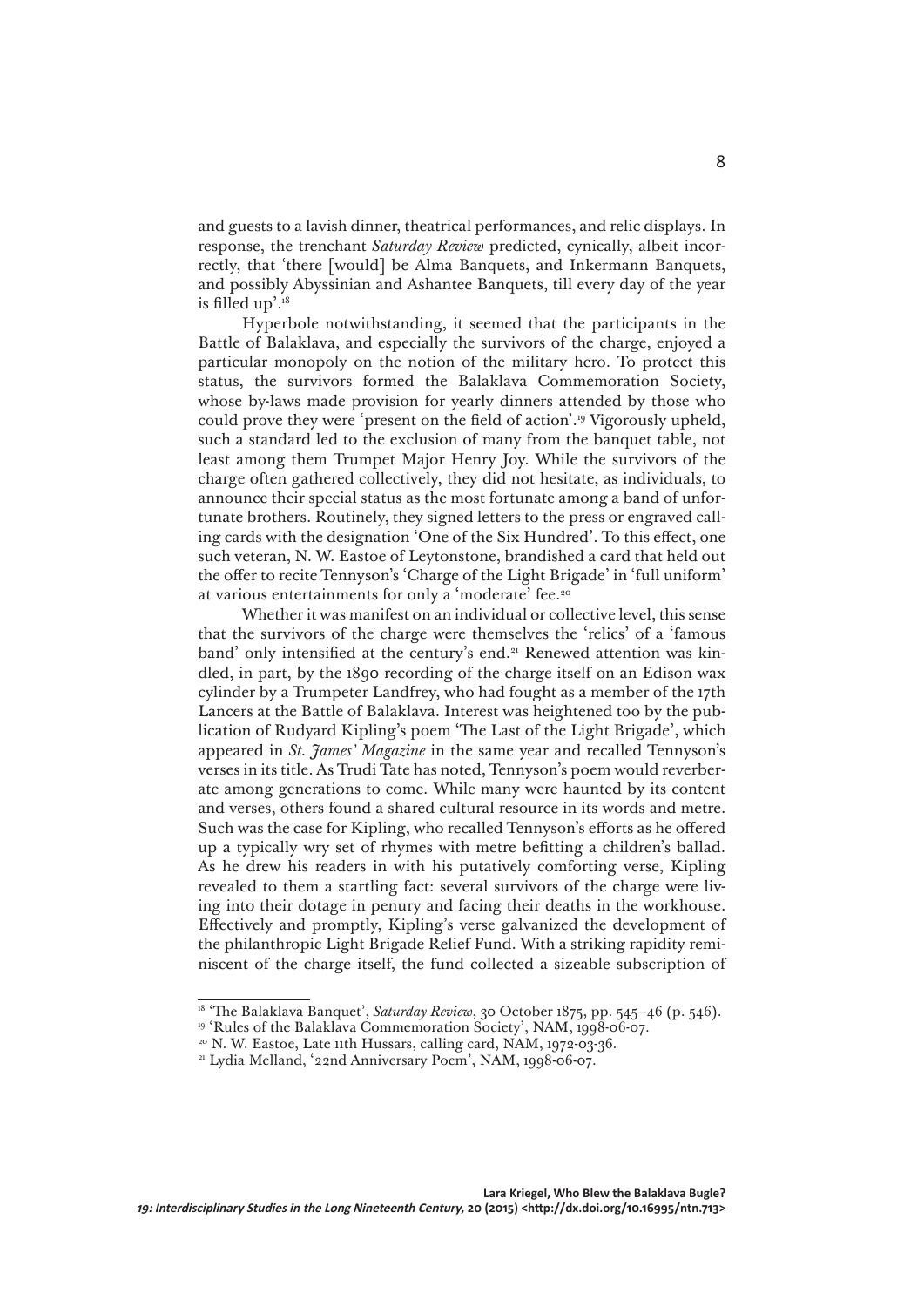over three thousand pounds that would provide annuities to struggling men and their wives rounding out their days in 'miserable' conditions.<sup>22</sup> At this juncture, even the once critical *Saturday Review* determined that the ailing and ageing survivors deserved 'a little gleam of better fortune'. Lest it appear too enamoured of the veterans, the arch weekly did note that the remnant of the six hundred benefited from a peculiar form of 'good luck' that had allowed it to 'shine in the front of history'. It was, from the perspective of the *Saturday Review*, a curious thing to enjoy such status as an after-effect of being the most fortunate among the unlucky. Other soldiers, whether English, French, or Russian, 'would have borne themselves no less well if called on', after all, it noted. <sup>23</sup>

Even in the face of such cavils, survivors of the charge continued cannily to leverage this renewed interest in their status to advantage at the century's end. Over one hundred survivors had come together at the moment of the Golden Jubilee in 1887. Ten years later, some sixty-odd veterans reunited at Queen Victoria's Diamond Jubilee. The fiftieth anniversary of the charge itself, observed in 1904, similarly offered an opportunity for the survivors to dress in traditional regalia and assert their presence, as did the coronation of Edward VII.<sup>24</sup> A heightened interest in heroic action and military culture kindled by the Second Anglo-Boer War and the rise of European hostilities that would lead to the First World War only intensified the venerable status of survivors, who gathered, their numbers dwindling to a handful, at the last of the commemorative dinners held in 1906, 1911, 1912, and 1913.

Not only were they exalted in Britain at the *fin de siècle*. At that time, the survivors of the charge  $-$  and the action itself  $-$  enjoyed a hallowed status well beyond Albion's shores, even among former belligerents in Russia. To this effect, one British traveller reported an 1898 encounter with an elderly Russian veteran. When asked about the charge that had taken place so many years ago, the 'old Officer' recalled the whole affair as 'brilliant' and 'splendid' — and this, despite the fact that it was 'all a mistake'. With great detail, he recollected the display of English grandeur. 'Such saddles! Such harness!', the elderly Russian exclaimed. He was struck, too, by the English sense of duty that had come to be associated with the charge. Conjuring up the Light Brigade's descent into the valley of Death, he remarked of the cavalry: 'They did not seem to have a bit of fear in them.' 'You never saw anything like it', the 'old Officer' told his English

<sup>&</sup>lt;sup>22</sup> 'The Patriotic Fund and the Light Brigade Fund', Kew, The National Archives (TNA), TS18/322.<br><sup>23</sup> 'The Balaklava Subscription', *Saturday Review*, 21 June 1890, p. 760.

<sup>&</sup>lt;sup>24</sup> See, for example, 'Short Sketch of the 17th Lancers and Life of Sergeant Major J. I. Nunnerly', NAM, 1971-08-03; 'Fac-simile of the Signatures of 65 Survivors of the Balaklava Charge', NAM, 1961-08-46.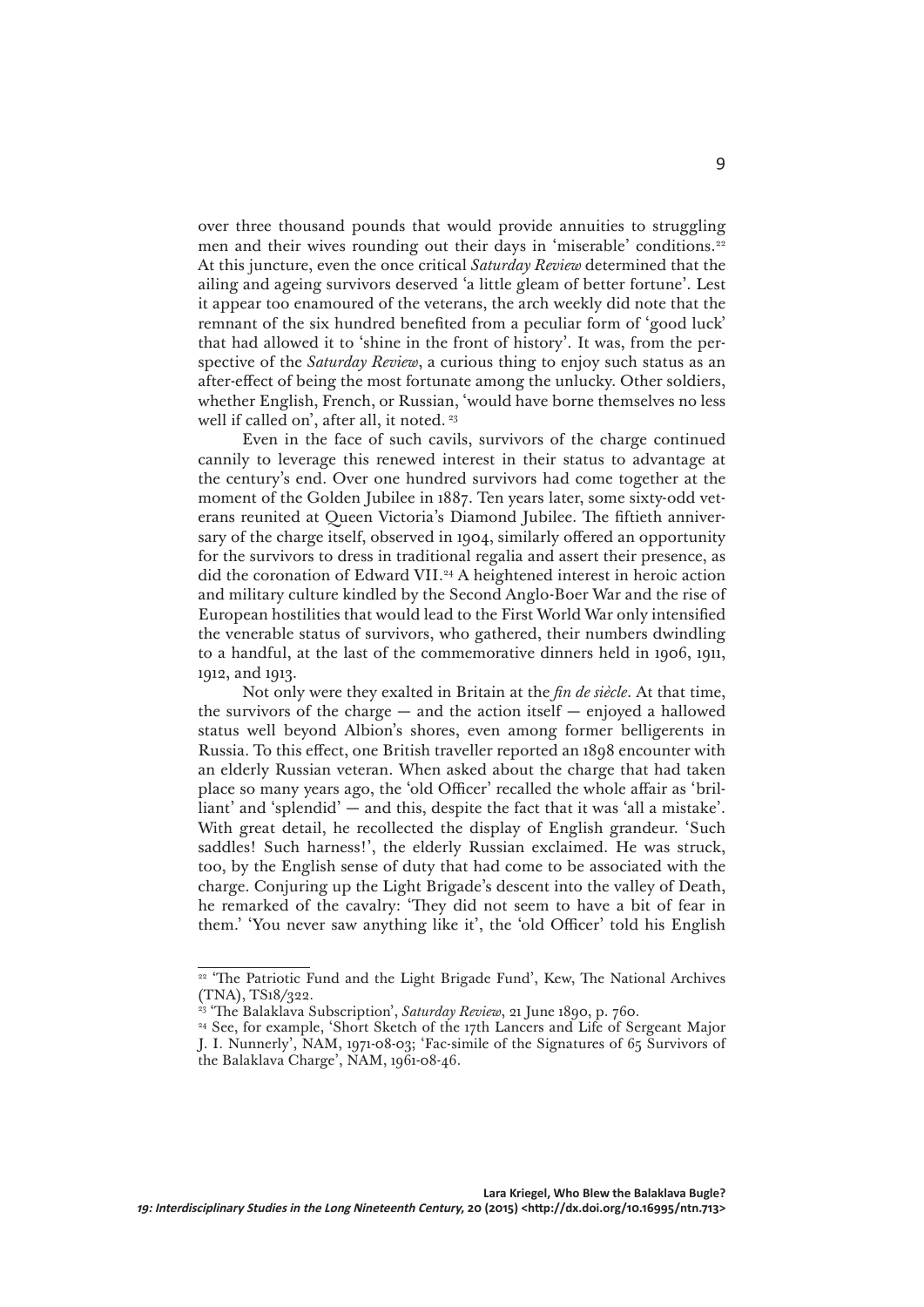interlocutor. Despite the fact that the spectacular debacle had taken place 'many years ago', the aged Russian still remembered hearing the bugle.<sup>25</sup>

### **The bugle and itsresonances**

As I have endeavoured to show, the bugle call resonated in cultural memory within Britain and well beyond its shores at the turn of the twentieth century. The Charge of the Light Brigade seemed to enjoy especial currency at that time. Over the course of the half-century that followed the war, poetry, prose, and pageantry had combined to make the charge a pivotal event in the nation's military history, tragic in its errors and glorious in its heroism. By the 1890s, the claim of having been present at the charge held great purchase. It conferred immortality on the dead. It offered pathways to celebrity among the living. If the status of belonging to the 'noble six hundred' promised so much, then sounding the very charge was sure to confer unceasing accolades and, perhaps, unanticipated fortune.

It is in this context that we might consider the passing of Trumpet Major Henry Joy, who fought at the Battle of Balaklava and survived to the age of seventy-four, dying in 1893. Joy's obituary noted with regret the end of yet another of the 'Death and Glory Boys'. With Joy's death, it suggested, something even more significant, even more resonant than his life itself had disappeared. In a tone of melancholy finality, the obituary declared that Joy's bugle would 'give no more trumpet calls, nor answer any until the great roll call summons all regiments together'. To this tribute, it added the confirmation that Joy's bugle was, unquestionably, 'the bugle from which the regimental trumpeters received the order for the celebrated Light Brigade Charge'. His tombstone, of course, set this claim in stone.<sup>26</sup>

Understandably, then, Joy's family must have had high hopes when it put his bugle up for auction at Debenham's in 1898, just five years after the trumpet major's passing. Joy had clung tenaciously to the bugle throughout his life, but financial exigencies plaguing the family after his death made the sale a necessity. The prized possession delivered on its promise in manifold ways. It fetched a 'handsome sum' from J. G. Middlebrook, the landlord of Regent's Park's Edinburgh Castle, who paid the price of seven hundred and fifty guineas to become its owner. Subsequently, the bugle attained a new presence in civic culture at the *fin de siècle*, when it offered respectable entertainments and stirred national sentiment. Proudly and generously, Middlebrook loaned out the treasured relic for patriotic

<sup>25 &#</sup>x27;Russian Officer's Memories of Balaklava, by an Old Resident in Russia', *Daily Telegraph*, 7 September 1898, NAM, 1972-03-36.

 $26$  Undated press cutting, NAM, 1972-03-36.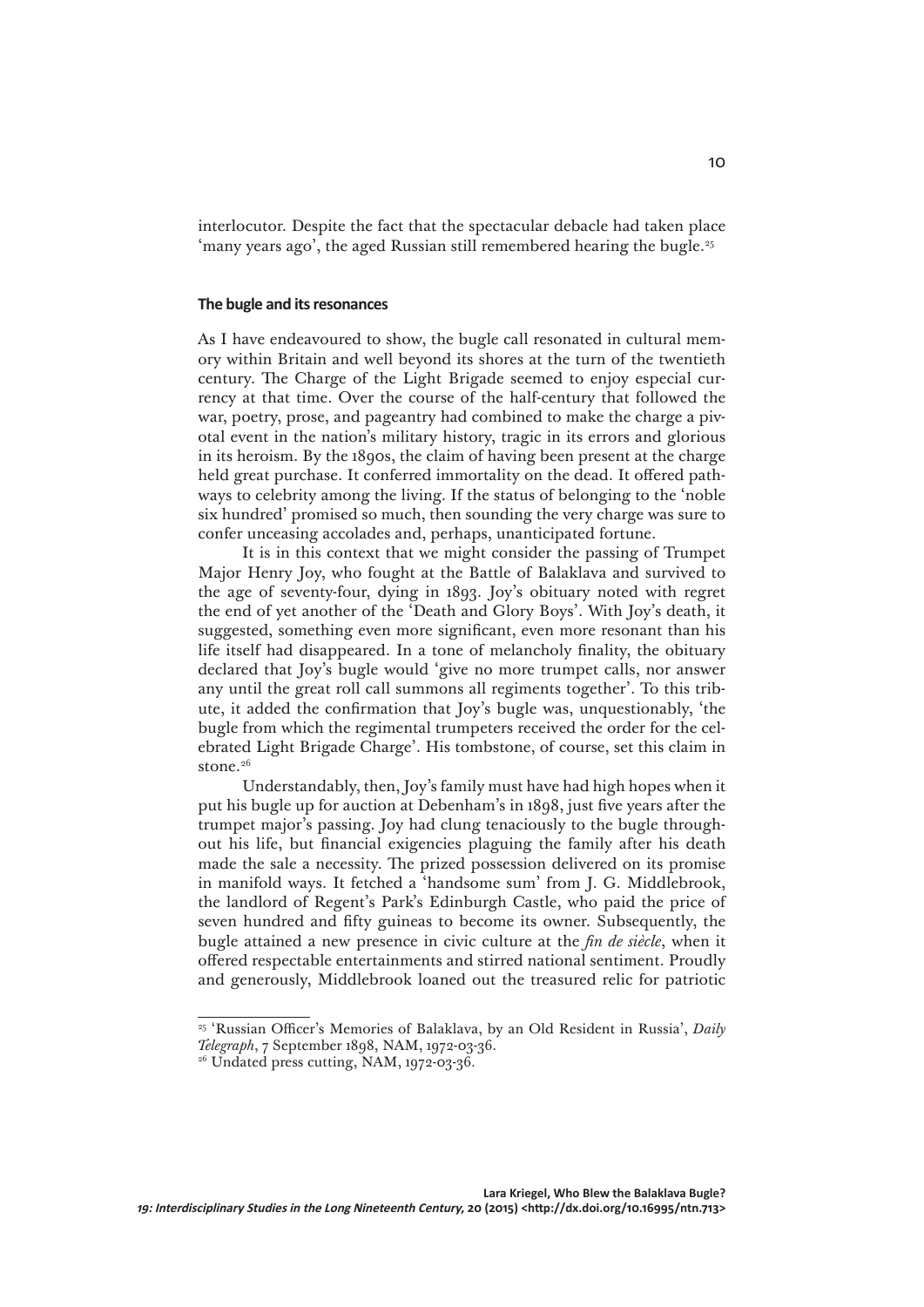pageants and military fundraisers held at such locales as Sydenham's Crystal Palace and Brighton's Aquarium. Among the grandest of events at which the bugle appeared was a 'Naval and Military Concert' in support of the service charities that aided veterans and their families at the time of the Second Anglo-Boer War. This fusion of martial and civic elements, and of sacred and secular practices, took place in July 1901 at Sydenham, where philanthropic ladies, each flanked by a 'sailor and soldier boy in smart uniforms', greeted visitors to the Crystal Palace, which had been 'profusely and beautifully decorated' for the gala. At this decidedly singular event, thousands of visitors beheld a 'descriptive Fantasia' that involved the much anticipated appearances of celebrated 'Artistes', the synchronized marching of a band of six hundred and fifty musicians, and a re-enactment of the Battle of Waterloo. The day culminated with the sounding of the Charge of the Light Brigade on what was purported to be the 'original Death or Glory Bugle'.27

As one of the most resonant relics of battle in British history, the bugle appealed to many senses at the turn of the century. Many delighted simply in hearing its sounds. Others, like Madame Antoinette Sterling, desired a more intimate and tactile contact with the relic, which approximated a holy object in its freight during an epoch associated with the rise of secular society. At one concert, she paid 'half a sovereign to kiss the battered bugle, for charity's sake'. Those in attendance were quite taken with the possibilities of an encounter such as Madame Sterling's. Accordingly, 'many ladies' opened their purses to follow 'her example'. All told, by 1904, the appearances of the bugle once blown by Henry Joy would generate five thousand pounds to be directed to the aid of soldiers' widows and orphans.<sup>28</sup>

In the face of the great visibility that it was afforded and the high veneration that it received, the so-called Balaklava bugle became the object of intense scrutiny in the public and the press at the turn of the century. To this end, the *Newcastle Chronicle* called into question the identity of the bugler; the *Daily Graphic* wondered whether the mythic charge had even been sounded at all. Finally, Fred S. Tuffield of Kent made a case that the bugler was a certain Sergeant Richard Davis, who had left the cavalry for 'civil life in Canada'. A musical reputation served to strengthen the case. Davis, it turns out, was renowned not only as a 'clarinet performer', but also as an entertainer so talented that he could 'use the castanets like a Spaniard'.<sup>29</sup>

<sup>27</sup> Ibid.

<sup>&</sup>lt;sup>28</sup> 'Kissed the Balaklava Bugle', *Evening News and Evening Mail*, 23 February 1904, NAM, 1972-03-36.

<sup>29</sup> Press cutting, NAM, 2004-10-88; see also, *The World's Most Famous Bugle: Used by the Late Trumpeter William Brittain*, *17th Lancers* (Newcastle: North of England Printing Company, [n.d.]), NAM, 1972-03-36-2.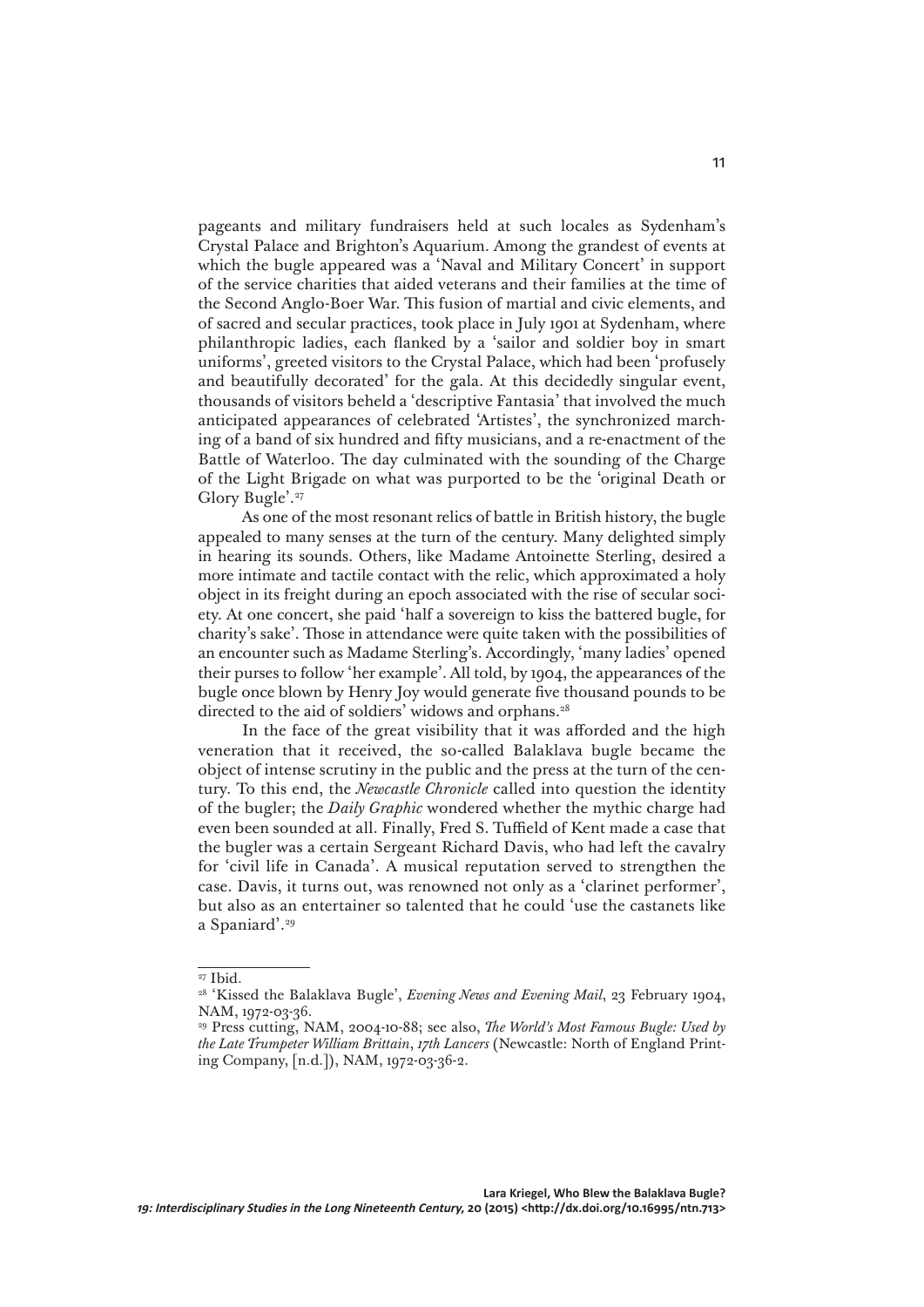Joy's partisans responded by offering a stream of testimony that sought to dismiss the claims of pretenders and to dash the allegations of the doubters. One man who rose in Joy's defence was the Natural History Museum's John Saunders. Saunders derived his authority not only from his august position at one of the nation's leading institutions, but also from his long-standing knowledge of the Joy family, with whom he claimed to enjoy an 'intimate connection'. To his professional expertise Saunders thus added the evidence of experience, holding that Joy's bugle was the genuine article, having 'never left' the man's 'possession till his death', at which point his widow guarded it assiduously. An 'Old Officer' seconded the claim, as he too attested to the tenacity with which the man had held on to his bugle. According to the 'Old Officer', the regiment had proposed, a few years after the conflict in the Crimea ended, to give Joy 'a silver trumpet' in exchange for the relic. The bugler had stoutly refused the shimmer of silver held by the glimmering replica, opting instead for the promises of posterity carried in the genuine object. A letter from Lord Lucan alleging that 'Joy was his trumpeter on the day of the battle' appeared to close the case. One newspaper seemed to find, in the person of Henry Joy, an unshakeable source of certainty in an event plagued, both in its time and afterwards, by vexing questions of agency. 'Someone blundered on that morning when Trumpet Major Henry Joy of the 17th Lancers was ordered to sound the Charge', it curiously noted.30

Even in the face of this onslaught of testimony, there were those who remained unconvinced. Particularly sceptical was James Baker, a publican from Newcastle who had come into possession of the bugle once blown by William Brittain. Like Middlebrook, who made good use of Henry Joy's bugle, Baker hoped to deploy Brittain's instrument to his advantage. Baker did as much, however, in a somewhat different fashion — that is, by prominently displaying the Brittain bugle in his pub, the Percy Arms. It remained in that secular cathedral of sociable consumption for some twenty years. Baker thus brought a strong, and long-standing, business interest to the question of the Brittain bugle's authenticity. With his livelihood tied to its provenance, he mounted a vigorous charge on its behalf. Baker deployed as his weapon of choice an early twentieth-century pamphlet that offered an onslaught of evidence meant to dislodge the claims of Joy's partisans. To open the case, Baker reminded his readers of the Brittain family's venerable lineage. A fervent advocate, he followed the argument from genealogy with an impressive sampling of testimony from the surviving veterans of the 17th Lancers, the regiment that had led the charge. James Nunnerly claimed, with certitude, that he 'saw and heard' the charge as sounded by Brittain, whom he subsequently carried 'off the field' when wounded. Others too joined the chorus. Among them was Thomas Morley, who

<sup>&</sup>lt;sup>30</sup> Undated press cutting, NAM, 1964-04-91; see also, NAM, 1972-03-36.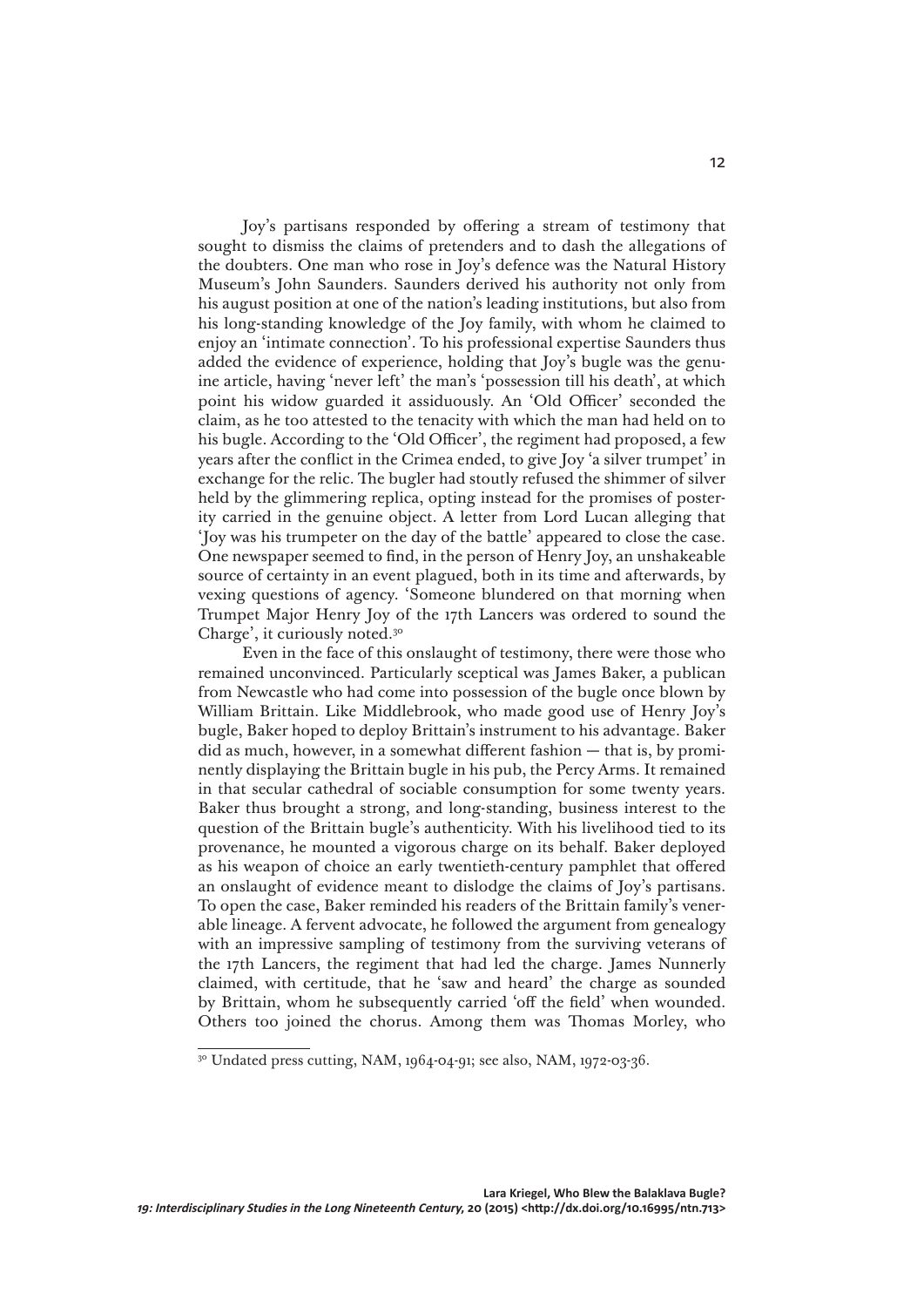had not himself heard the charge due, perhaps, to the din of the artillery. Yet, Morley remained certain that it was 'sounded by Trumpeter William Brittain and none other'. Another advocate was Colonel James Mustard, the longest-living officer to survive the charge and a man of great good fortune. Mustard would live to see the outbreak of the First World War, dying as late as 1916, despite having been 'severely wounded' alongside the less fortunate Brittain. Finally, Corporal Peter Marsh sought to lay the matter to rest. 'I have been asked this question more than once', Marsh told, 'and I have given the same answer, for there is no other can be given as to who sounded the charge. It was decidedly Trumpeter Brittain.' To doubt as much, claimed a 1906 article appearing in the *Yorkshire Weekly Post*, was to do an 'injustice to the memory of William Brittain' (*World's Most Famous Bugle*, NAM, 1972-03-36-2).

At a time when relation to one of the 'noble six hundred' was a point of familial pride, such weighty evidence proved particularly upsetting among the Joy clan. Especially distraught was Joy's daughter Amy, who had received her share of personal enquiries into the matter. The situation called for a matriarch who might protect the family's honour and console her daughter. Rising to the occasion, Jane Joy, Henry's widow, sent a letter to her daughter. 'I am so sorry you are so worried with people writing to you about the Bugle', the mother declared. 'Take no notice of it. You know it is not true.' Seeking to allay her daughter's worries and to close the case, Mrs Joy even went so far as to claim that the Brittain brother in question had not served in the armed forces. He had, it appeared to her, 'never became a soldier because he was a cripple'.31

Henry Joy's relations cleaved tenaciously to this family mythology across the course of the twentieth century, as the protestations of Bertha Kearns and W. R. Turner suggest. It was not only the family that remained captivated by the allure of the Crimea, however. At the time of the centenary, renewed attention turned to the Light Brigade and the Crimean War. Such was the case across the cultural spectrum, in the spheres of journalism, scholarship, and antiquarianism alike. The *Illustrated London News* reprinted articles discussing the charge, so bringing it to the attention of a post-war public; historians including Cecil Woodham-Smith made the Crimea, with its blunders and its heroes, familiar to a modern readership; and the magazine *Country Life* featured in its pages the story of a cat called 'Tom', a 'fine Tabby' who had been 'rescued from the ruins of Sebastopol', and then preserved  $-$  stuffed  $-$  for posterity. Tom had, curiously, found his way into the possession of a collector, Lady Faith Compton Mackenzie. On the occasion of the centenary, she wrote to *Country Life* to learn of his provenance. She hoped, in particular, to discover just 'who was fond enough of him to have him stuffed so well'. It turned out that Tom had once been

<sup>&</sup>lt;sup>31</sup> Jane Joy, letter to [Amy] Joy, 1 November 1904, NAM, 1972-03-36.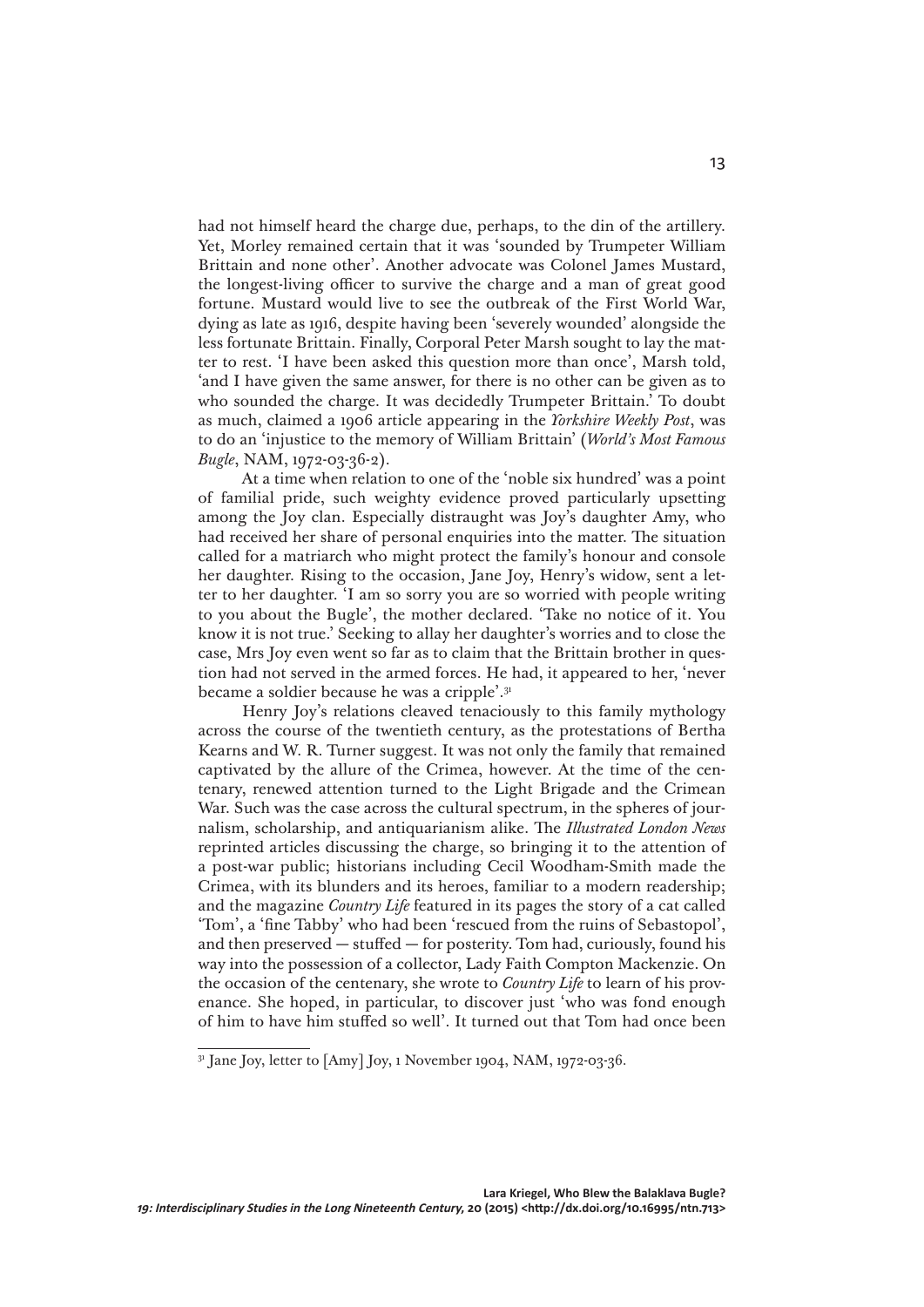the prize possession of William Gair of the Dragoon Guards. As luck and serendipity would have it, Gair's granddaughter and sole descendent, Lady Mary Lloyd, had the good fortune to find the enquiry about Tom while perusing *Country Life.* Raised on 'stories of the Crimea' during her girlhood in India, Lady Lloyd was particularly moved by Tom's surfacing, for it 'awakened' for her 'many dear memories' that had been 'buried for half a life time'.32

Among these childhood memories of Lady Lloyd's were stories of knitted stockings, Arab horses, and, of course, Florence Nightingale, the war's foremost heroine and a figure who, at her death in 1910, had been elevated to a sort of secular sainthood. Fittingly, the Lady with the Lamp herself became the centrepiece of a series of celebrations in 1954 that marked her departure to Scutari, where she would nurse the Crimean soldiers who suffered from cholera. Events in London included a thanksgiving service at St Paul's Cathedral, a commemoration at Westminster Abbey, and a memorial exhibition at the Royal College of Surgeons. This last occasion involved the collection and display of a great many 'Nightingale treasures', including Scutari Hospital scarves, one of Florence's walking sticks, and even a 'locket' containing a clipping of the heroine's hair.33 As had been the case with the droller incident of Tom the Crimean Cat, the publicity wrought by the relics had the power to kindle memory among and elicit testimony from those elderly Britons who boasted links to the Crimea. They claimed these connections with great pride, as the words of Elizabeth Copley suggest. On the occasion of the Nightingale centenary, Copley wrote a letter to the matron of St Thomas' Hospital wherein she identified herself as the daughter of a cavalry soldier from the 17th Lancers who had been present at 'Inkermann, Alma', and the 'Siege of Sebastopol'. The familial claim to distinction did not end there. In fact, Florence Nightingale had 'nursed' Copley's father at Scutari. 'I wonder whether there is any one else living today who can tell you what I have told you', Miss Copley boasted to the matron.34

Even after the centenary, the war  $-$  and with it, the charge  $$ continued to receive attention well into the 1960s. At first glance, this most Victorian of wars seems antithetical to our images of Swinging London. But in that decade, the eldest descendants of the Crimean soldiers — like the septuagenarian Arthur Allwood, whose 'mother's great uncle' had ridden in the Charge of the Light Brigade, as he vigorously

<sup>32</sup> Press cuttings, NAM, 1958-03-10.

<sup>33</sup> See, for example, Florence Nightingale Collection, London Metropolitan Archives (LMA), HO1/ST/NTS 1/12/2a; HO1/ST/NC22/2, 3, 5.

<sup>&</sup>lt;sup>34</sup> Amy Elizabeth Copley, letter, 10 May 1954, LMA, H1/ST/NC8/13.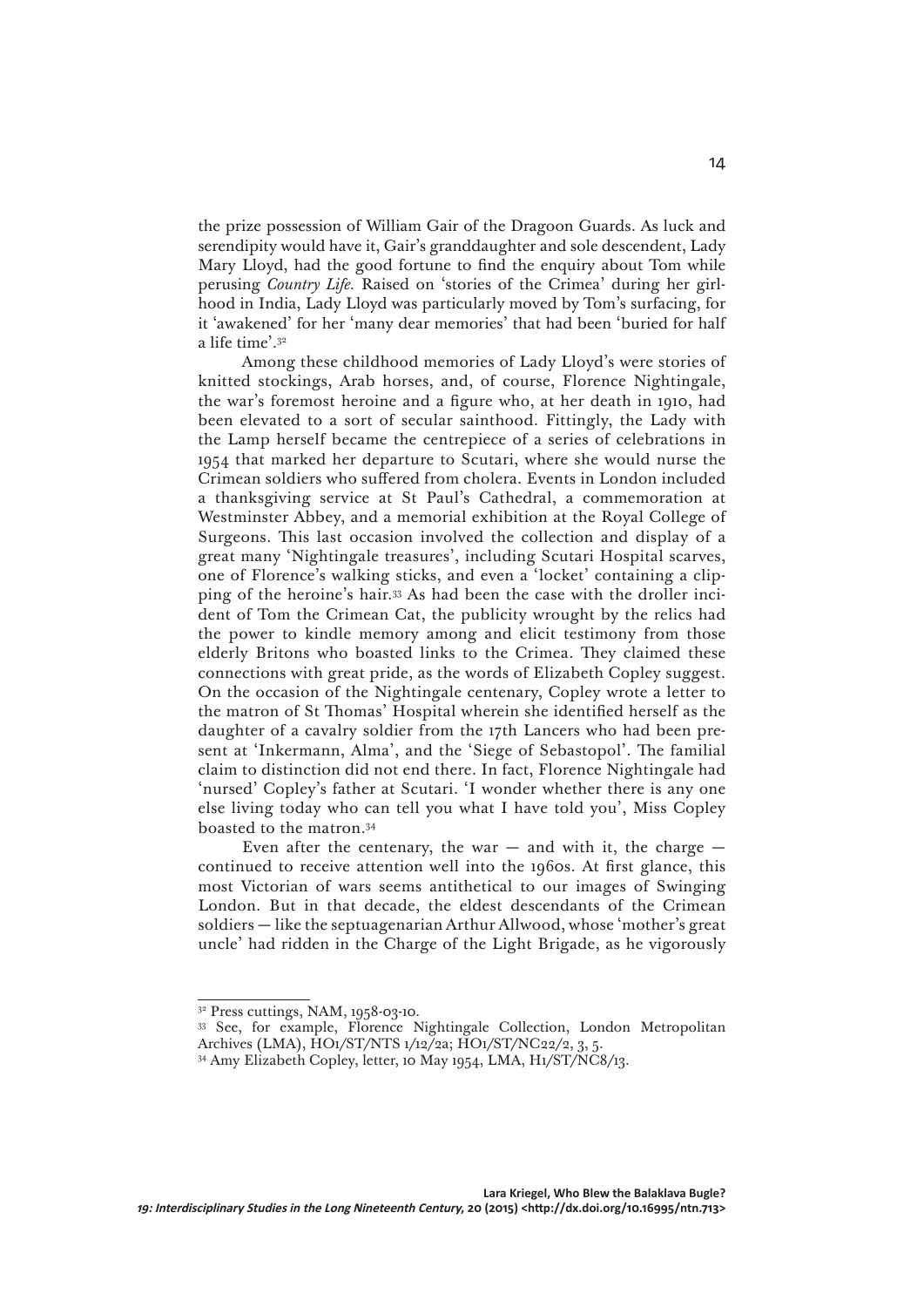demonstrated — were entering their dotage.35 Additionally, the veterans of the last properly Victorian war, the Second Anglo-Boer War, were passing away. Military blunder, just then, was gaining a new relevance against the backdrop of the escalating Vietnam War. The possibilities of reworking Victoriana through fashion and film were becoming quite rich, too. Such trends were manifest, of course, in the vogue for military regalia. They were also evident in the success of Tony Richardson's 'epic film', *The Charge of the Light Brigade*, released in 1968*.* Cleverly and gingerly, Richardson's production married love story and costume drama to political critique and social commentary. In gestures that would have carried resonance with the audiences of *soixante-huitards*, the film exposed the 'myopic quality' of the leadership class, the 'foppishness' of the Victorian officers, and the 'contrast between Victorian upper-class frivolity and the bloody, grim fighting in the Crimea', to use the words of the film's official press pack. Imaginatively, it cast Captain Nolan, played by David Hemmings, as an 'angry young man' struggling for 'intelligent individuality amid official apathy' in a 'classic clash of old and new generations'.36

The Sotheby's auction of 1964 may have lacked the critical potential carried within Richardson's film. That said, the choreographed spectacle similarly exploited a nostalgia and longing for a bygone era while relying upon the engines and actors of modern media. The auction brought the personalities of the entertainment industry into contact with the mythologies of Victorian warfare. Aware of the resonant qualities of the event, Sotheby's sought to choreograph the transaction by marrying modern commerce and traditional spectacle. The event was staged so that the charge could be sounded after the sale by a latter-day trumpeter dressed in traditional regalia. So eager was Harvey and Sullivan's agent to gain possession of the prize, however, that the bidding concluded in fifty-five seconds. Despite the efforts at impeccable choreography, the trumpeter, Philip Costen, had not yet reached the auction house. Learning of the sale, he rushed to Sotheby's in a taxi, so receiving accolades from an officer for his great 'initiative'. Upon his arrival, Costen sounded the charge to stirring effect. The juxtaposition of past and present  $-$  and with it, an appreciation for the long afterlife of the war  $-$  was, however, lost on the young man. When asked about his connections to a venerable lineage of trumpeters, Costen replied, 'I don't worry about history. This is 1964.'37

<sup>35</sup> Arthur Allwood, *Nunnerly and Co. of Balaklava*, NAM, 1968-03-21.

<sup>36</sup> Promotion pack, *The Charge of the Light Brigade*, NAM, 2007-02-10.

<sup>37 &#</sup>x27;Light Brigade's Bugle Saved, Chiefly for the Regiment', NAM, 1976-07-28.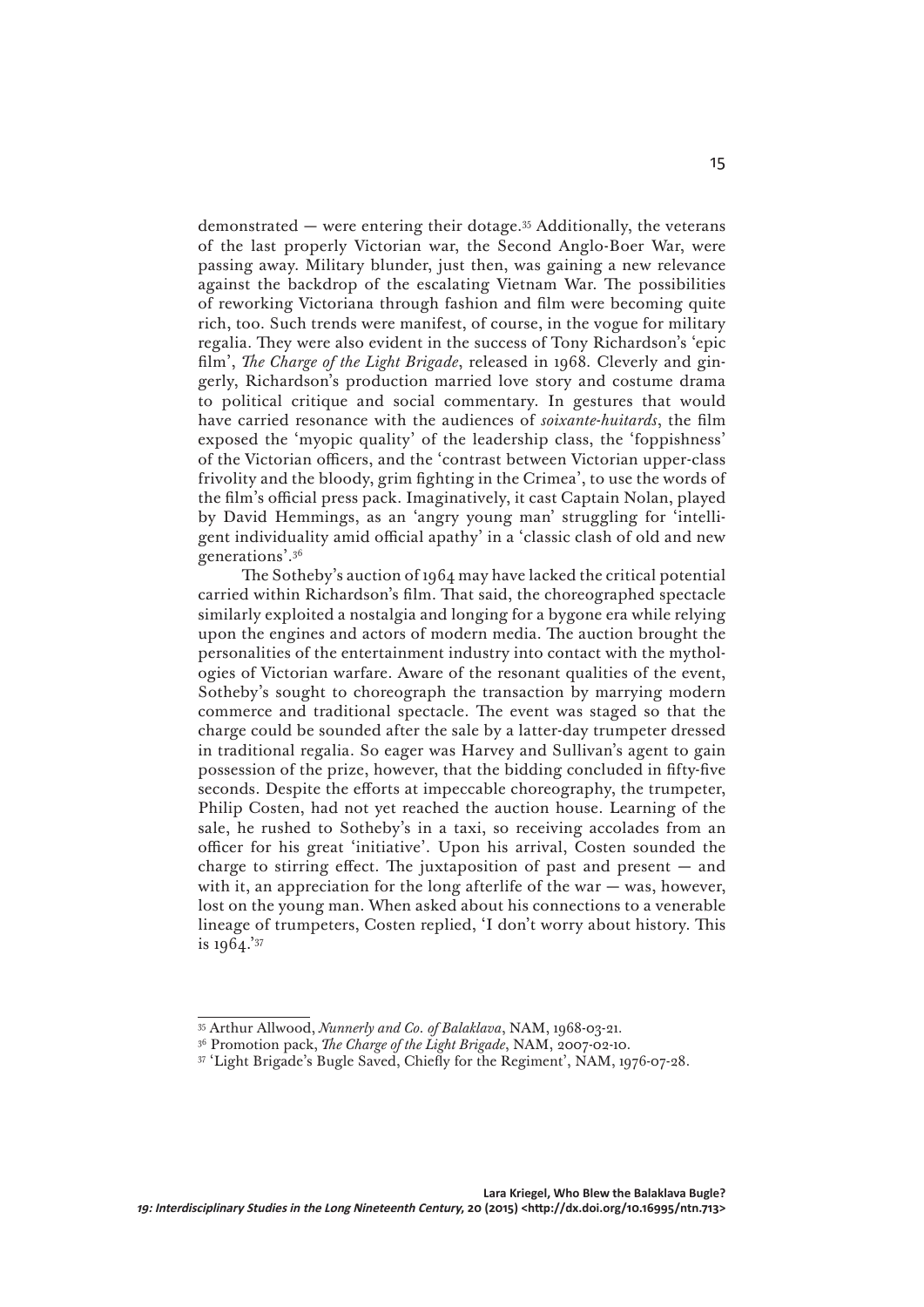#### **Ofrelics and resonances**

The transaction at Sotheby's that elicited both public fascination and private consternation is now, itself, the stuff of history, having transpired more than fifty years ago. Shaped by the sociopolitical exigencies and generational rhythms, as well as the stylistic leanings and media capacities of its own moment, it is just one of many points of access onto the Crimean War, and particularly onto its epitome, the Charge of the Light Brigade. As a transaction, the Sotheby's auction conferred symbolic and material capital on the Balaklava bugle. It reminds us, even today, of a strange irony of warfare and the politics of presence involved therein. While the men who happened to be present on the field of battle for the Charge of the Light Brigade were doomed, with many of them condemned to certain death, they were, simultaneously, oddly fortunate. Those who died in the storied action gained immortality; those who lived attained fame. Their descendants would continue, as their own lives cycled, to cleave to the things and stories that connected them to the Crimean War, the Battle of Balaklava, and, especially, the Charge of the Light Brigade. At bottom, then, the pursuit of an answer to the question of 'who blew the Balaklava bugle' does not simply provide evidence for the long afterlife of the Crimean War; nor does it merely illustrate the ongoing reverberations of the charge itself. More broadly, it allows us to understand, and to appreciate, the power with which we attach to the things and stories that allow us to connect to the past and its battles, in all of their resonances.38

This story of the bugle and its enduring resonances may point us, ultimately, to broader questions about the persistence of the sacred in a secularizing age. Historian W. E. H. Lecky once famously noted a 'general secularization of the European intellect' that commenced sometime around 1865; leading thinkers in the Western tradition, including Marx, Weber, and Durkheim, understood the unfolding of modern history, certainly from 1848, if not from as early as 1789, similarly.39 Received orthodoxy has it that this development culminated with the 'cataclysm of 1914'.40 Many participants in the secularization debate have questioned whether the notion is synonymous with 'the decline of religion'.41 Some have argued that 'the political imagination' offers one 'expansion of possibilities' for

<sup>38</sup> See, for example, Susan Stewart, *On Longing: Narratives of the Miniature*, *the Gigantic*, *the Souvenir*, *the Collection* (Durham, NC: Duke University Press, 1993).

<sup>39</sup> Hugh McLeod, *Secularization in Western Europe*, *1848–1914* (New York: St Martin's Press, 2000), esp. pp. 1–2.

<sup>40</sup> Theodore Ziolkowski, *Modes of Faith: Secular Surrogates for Lost Religious Belief* (Chicago: University of Chicago Press, 2007), p. 5.

<sup>41</sup> Roy Wallis and Steve Bruce, 'Secularization: The Orthodox Model', in *Religion and Modernization: Sociologists and Historians Debate the Secularization Thesis*, ed. by Steve Bruce (Oxford: Clarendon Press, 1992), pp. 8–30 (p. 11).